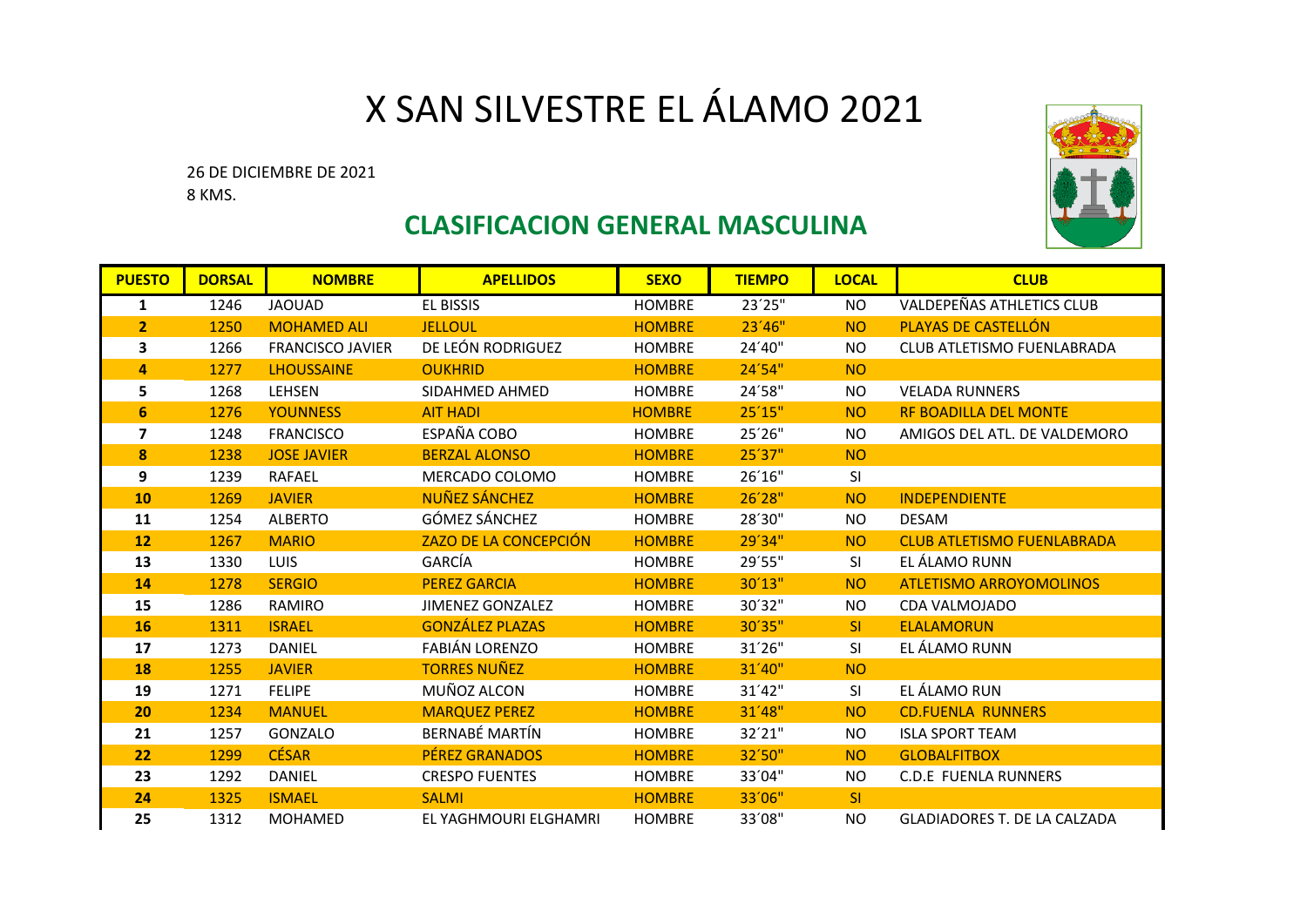| 26 | 1313 | <b>KHAYR EDDINE</b>     | <b>EL YAGHMOURI</b>         | <b>HOMBRE</b> | 33'10" | <b>NO</b> |                                    |
|----|------|-------------------------|-----------------------------|---------------|--------|-----------|------------------------------------|
| 27 | 1256 | <b>JOSE FCO</b>         | MORAL PEDRERO               | <b>HOMBRE</b> | 33'15" | <b>NO</b> |                                    |
| 28 | 1249 | <b>CARLOS</b>           | <b>SANCHEZ INFANTES</b>     | <b>HOMBRE</b> | 33'20" | <b>NO</b> |                                    |
| 29 | 1282 | <b>FERNANDO</b>         | <b>MARTIN JIMENEZ</b>       | <b>HOMBRE</b> | 33'22" | <b>NO</b> | <b>C.D.E. FUENLA RUNNERS</b>       |
| 30 | 1304 | <b>DAVID</b>            | <b>SANCHEZ MAESTRO</b>      | <b>HOMBRE</b> | 33'30" | SI.       | <b>ELALAMORUN</b>                  |
| 31 | 1303 | <b>JUAN</b>             | <b>GALLARDO SANCHEZ</b>     | <b>HOMBRE</b> | 33'34" | SI        | EL ÁLAMO RUNN                      |
| 32 | 1309 | <b>IVAN</b>             | <b>RAYA PARRA</b>           | <b>HOMBRE</b> | 33'43" | <b>NO</b> | <b>DESAFIO RUNNING MOSTOLES</b>    |
| 33 | 1259 | RAÚL                    | <b>BENÍTEZ MEJÍAS</b>       | <b>HOMBRE</b> | 33'45" | <b>NO</b> | <b>CD.FUENLA RUNNERS</b>           |
| 34 | 1329 | <b>ANDRÉS</b>           | <b>MUÑOZ SÁNCHEZ</b>        | <b>HOMBRE</b> | 33'55" | SI.       | <b>EL ALAMO RUNN</b>               |
| 35 | 1298 | JESÚS                   | FERNÁNDEZ MATEOS            | <b>HOMBRE</b> | 33'56" | <b>NO</b> | RUNNING LA GAVIA                   |
| 36 | 1251 | <b>JOSE JAVIER</b>      | <b>JURADO MAESTRO</b>       | <b>HOMBRE</b> | 34'25" | SI        |                                    |
| 37 | 1233 | <b>ALBERTO</b>          | <b>HUERTA TEJEDOR</b>       | <b>HOMBRE</b> | 34'41" | NO        |                                    |
| 38 | 1274 | <b>CARLOS</b>           | <b>GIL MORAL</b>            | <b>HOMBRE</b> | 34'45" | <b>NO</b> | <b>CDE. FUENLA RUNNERS</b>         |
| 39 | 1306 | <b>ALBERTO</b>          | <b>GARCIA GONZALEZ</b>      | <b>HOMBRE</b> | 34'56" | SI        |                                    |
| 40 | 1335 | <b>ALEJANDRO</b>        | <b>MURO</b>                 | <b>HOMBRE</b> | 35'30" | si        |                                    |
| 41 | 1235 | <b>LUCAS BENITEZ</b>    | <b>MOLINA</b>               | <b>HOMBRE</b> | 35'33" | NO        | <b>CDE.FUENLA RUNNERS</b>          |
| 42 | 1321 | <b>ALFREDO</b>          | <b>ARANDA SÁNCHEZ</b>       | <b>HOMBRE</b> | 35'46" | <b>NO</b> |                                    |
| 43 | 1326 | <b>CHRISTIAN</b>        | <b>DIAZ</b>                 | <b>HOMBRE</b> | 35'48" | SI        | EL ALAMO RUN                       |
| 44 | 1287 | <b>ALEJANDRO</b>        | <b>CASTELL CEREZO</b>       | <b>HOMBRE</b> | 36'10" | <b>NO</b> | <b>CDA VALMOJADO</b>               |
| 45 | 1262 | <b>IGNACIO</b>          | <b>BATRES CASADO</b>        | <b>HOMBRE</b> | 36'17" | <b>NO</b> | <b>FORO RUNNERS</b>                |
| 46 | 1308 | <b>DAVID</b>            | <b>RUIZ GALLEGO</b>         | <b>HOMBRE</b> | 36'34" | SI        | <b>RUNNING EL ALAMO</b>            |
| 47 | 1263 | <b>MIGUEL</b>           | <b>LARA GARCIA</b>          | <b>HOMBRE</b> | 36'50" | <b>NO</b> | <b>FORO RUNNERS</b>                |
| 48 | 1296 | <b>JAVIER</b>           | <b>REYES RODRÍGUEZ</b>      | <b>HOMBRE</b> | 36'56" | <b>NO</b> | <b>TIGERS</b>                      |
| 49 | 1261 | <b>SANTOS LUIS</b>      | RUIZ HERNANDO               | <b>HOMBRE</b> | 37'00" | <b>NO</b> | ATLETISMO SIGUENZA                 |
| 50 | 1230 | <b>JUAN RAMON</b>       | <b>DE CASO ALEGRE</b>       | <b>HOMBRE</b> | 37'35" | <b>NO</b> | <b>CAT ARROYOMOLINOS</b>           |
| 51 | 1317 | <b>ADRIAN</b>           | <b>RAMIREZ MARTIN</b>       | <b>HOMBRE</b> | 38'14" | <b>NO</b> |                                    |
| 52 | 1322 | <b>FRANCISCO JAVIER</b> | <b>YESTERA RODRIGUEZ</b>    | <b>HOMBRE</b> | 38'17" | <b>NO</b> | EL ÁLAMO RUNN                      |
| 53 | 1265 | <b>MARCOS</b>           | MORA ALONSO                 | <b>HOMBRE</b> | 38'18" | <b>NO</b> |                                    |
| 54 | 1253 | <b>JUAN MANUEL</b>      | <b>HERNÁNDEZ GÓMEZ</b>      | <b>HOMBRE</b> | 39'07" | <b>NO</b> | <b>MONATAÑEROS SIERRA DE BÉJAR</b> |
| 55 | 1232 | <b>DAVID</b>            | <b>HUERTA TEJEDOR</b>       | <b>HOMBRE</b> | 39'14" | <b>NO</b> |                                    |
| 56 | 1323 | <b>JUAN PEDRO</b>       | <b>DEL CASTILLO SERRANO</b> | <b>HOMBRE</b> | 39'18" | <b>NO</b> |                                    |
| 57 | 1289 | <b>IVAN DAVID</b>       | <b>VILA HERNANDEZ</b>       | <b>HOMBRE</b> | 39'35" | NO.       | <b>CD.FUENLA RUNNERS</b>           |
| 58 | 1316 | <b>ISAAC</b>            | <b>RAMIREZ</b>              | <b>HOMBRE</b> | 40'10" | <b>NO</b> |                                    |
| 59 | 1300 | <b>TOMÁS</b>            | <b>DUENAS CARMONA</b>       | <b>HOMBRE</b> | 40'40" | <b>NO</b> |                                    |
| 60 | 1305 | <b>EDUARDO</b>          | <b>LUENGO BLAZQUEZ</b>      | <b>HOMBRE</b> | 41'05" | <b>NO</b> | <b>FUENLA RUNNERS</b>              |
| 61 | 1231 | <b>JOHN</b>             | <b>CHEBII</b>               | <b>HOMBRE</b> | 41'20" | <b>NO</b> | EL BOSQUE DE LA CASA DE CAMPO      |